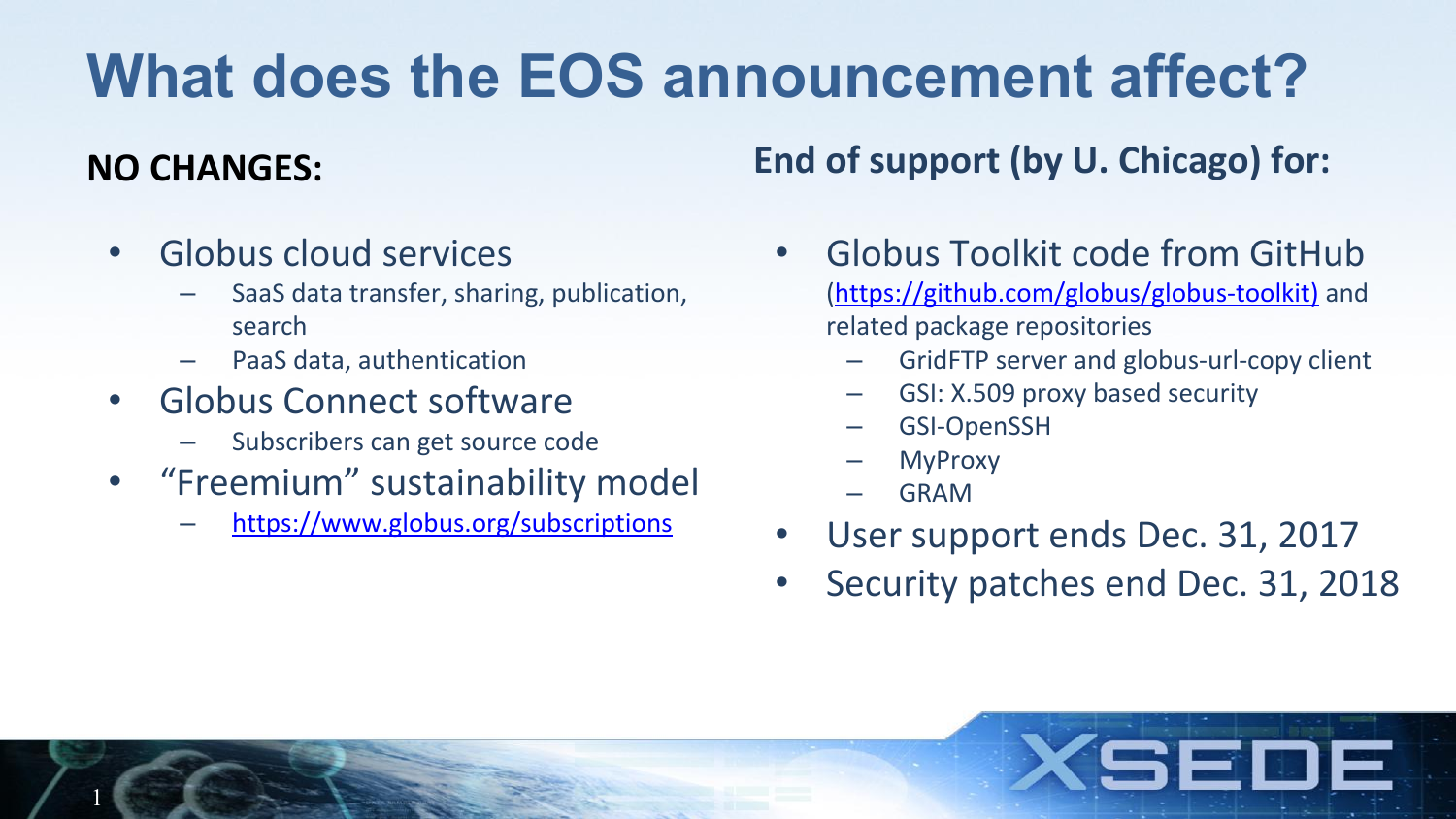# **XCI coordinated activities**

#### Impact analysis for known use cases

- Completed 8/2/2017
- Affects science gateways, campus bridging, service providers
- Most significant open issue is with X.509-authenticated SSH interfaces, including XSEDE Single Sign-On Hub

### Meetings with internal stakeholders

- Science gateways 9/1/2017
- Service admins 9/11/2017, SP Forum TBA
- Campus bridging and champions 9/19/2017
- Operations and user services TBA

### Outreach to peer infrastructures

- PEARC BOF (7/11/2017)
- Public teleconference (9/12/2017 14:00-17:00 UTC, 09:00-12:00 CDT)

## Public discussion forum

• <https://software.xsede.org/xci-127-qa>

SEI